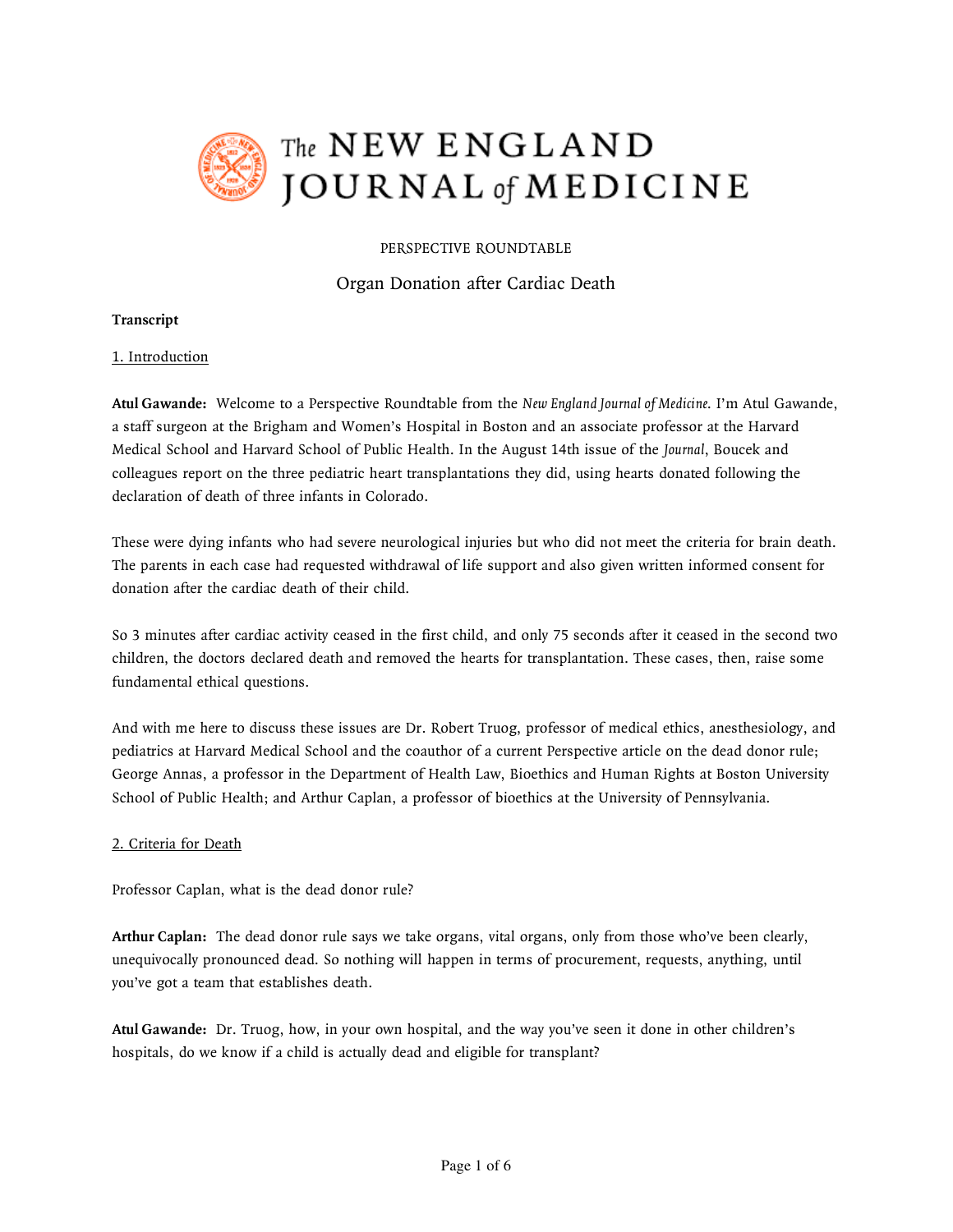**Robert Truog:** The ways that children die where they can be organ donors traditionally has been through the brain death pathway, where, in children with devastating neurological injury, we examine them, to make sure that there's nothing that's potentially reversible, to make sure that they're comatose, that they're apneic. They have no brain-stem reflexes. And then we declare them dead while they are on the ventilator and the organs are still being profused by blood from the heart.

Now, donation after cardiac death is relatively new in pediatrics. But this is where you wait until the heart has stopped for a certain period of time. There's been a lot of discussion about how long one has to wait after the heart stops before we say it is irreversible. And there has been a general consensus with very little data that needs to be somewhere between 2 and 5 minutes. The rationale for that's a little murky, frankly. The thing that people often cite is that we don't know of any hearts that have ever started on their own again after having stopped for 65 to 75 seconds.

But that's not to say that, if you try to restart the heart after 2 minutes, 3 minutes, even 5 minutes, that it couldn't be successful. And so, it calls into question what we mean by the word "irreversible," since the declaration of death requires the irreversible cessation of cardiac function. By "irreversible," do we mean that the heart could not be started again, in which case, 5 minutes may not be long enough? Or, by "irreversible," do we mean it's enough that we've simply chosen not to try to start the heart again, and that's the ethically relevant way of thinking about it?

# 3. Dying vs. Dead

**Atul Gawande:** Well, so this is where it cuts to the chase. Did these cases abide by the dead donor rule?

**George Annas:** Well, I think they did not. I think they're trying to change the dead donor rule by saying that, you know, historically, irreversible cessation of cardiac and respiratory function meant it's irreversible, that you can't reverse it. You can't try. So the argument is, well, if we're not going to do it, if the parents said "Don't reverse it," then it's irreversible. Of course it's not. It's a play on words.

**Atul Gawande:** The fact that you could bring the heart back here, in your mind, just because you could transplant it in another child successfully, meant that they were not dead in your mind.

**George Annas:** It's not just in my mind, it's — I think it's the law. And also, I think it's the most critical thing — and Arthur's pointed that out — is to distinguish dying people from dead people. We want to take care of dying people. Dying people are persons with Constitutional rights. Doctors have an obligation to take good care of them, right? So they don't suffer, at least? And not to kill them.

And dead people, who are not persons anymore, have no Constitutional rights, no rights at all, who can reasonably, with their own assent or with the assent of their parents be used as organ donors. And that's that's always been the rule. Our question, the question that the Denver group raises is, should we change the rules?

### 4. Rethinking the Dead Donor Rule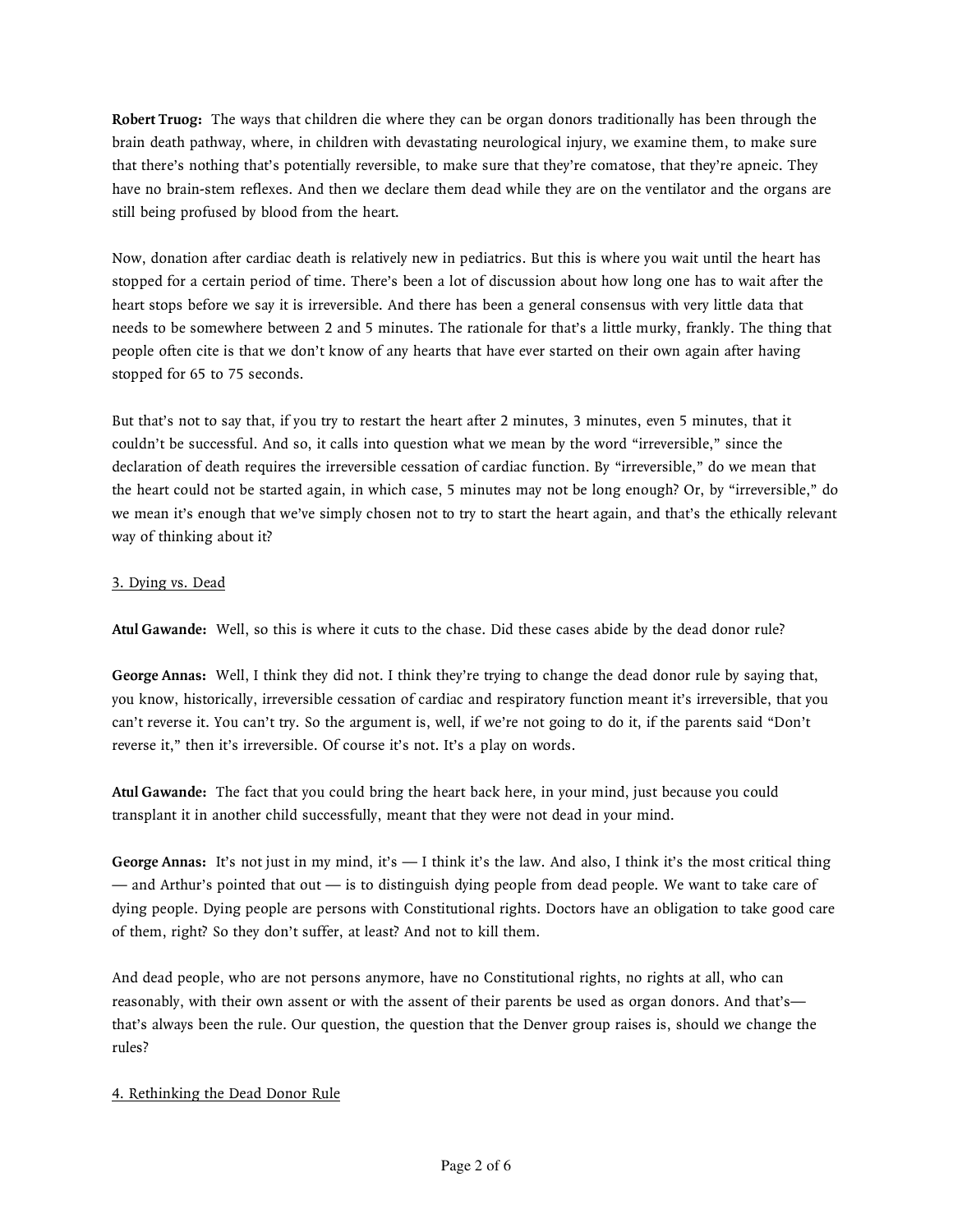**Robert Truog:** I think in my view, the whole discussion about whether they're dead or not is really to miss the point. And I think that these cases from Denver are very illustrative of the issue, because, you know, here you have three babies who are certainly going to die. You have their parents who are apparently highly motivated to donate their organs. You have three other babies whose only chance of survival is to be able to receive this gift.

It's a situation where, you know, all of the ethical vectors are kind of lined up in the right direction. I mean, I think that for many people looking at that, they'd say "It seems unethical not to allow this to happen. There's only good things that can come out of this." And yet we have the dead donor rule, which says that we can't remove these organs unless these babies are declared dead. And yet the problem is, is that the babies don't look very dead. In fact, everyone here is saying they're not dead.

And so I think that the solution to that has been exactly the wrong way to go. The solution that medicine and society have taken is to continue to tweak and manipulate the definition of death, so that we can progressively include different kinds of patients under that umbrella. And, you know, to me, it seems that that's the problem. And that, what we really ought to be going back to is, what's the patient's prognosis? What's the neurological condition? What are the preferences of the patient and the family? And we should respect those. And the dead donor rule, for all of its historical significance, really misses the point.

**Atul Gawande:** What you would suggest substituting is a mix of consent from a surrogate, most of the time, for you to have your organs donated when you've had loss of nearly all of the higher functions, loss of major ability to provide consciousness in the brain. But wouldn't that just be death by organ removal?

**Robert Truog:** Yes, it would be. But I think that there's two caveats that would be very important safeguards there. The first is a strong emphasis upon informed consent, and making sure that you have the permission of the patient, if possible, before their injury, or the appropriate surrogate, if not. And then, you know, you don't want people committing suicide to donate their organs if they're otherwise healthy. So you need to have safeguards, to make sure that this person has, for example, such devastating neurological injury that the loss of their vital organs is really no longer a harm to them.

And, under those circumstances, I think, actually, it's a much cleaner way to go, and avoids all of the crazy stuff that we're talking about, here, in terms of how do we diagnose death.

**Atul Gawande:** Professor Annas, can doing away with the dead donor rule allow us to keep more people who are on waiting lists from dying, or at least some of them, and have access to organs, if you follow something like what Dr. Truog is suggesting?

**George Annas:** Bob said "Well, they're going to die soon anyway." Maybe. But that doesn't mean we can go in and shoot them, for example, to take a pretty gross analogy. That would still be murder.

The question is whether they're alive now. And then the next question, what are their interests? Bob would argue they have no interest in their organs. Well, I think a lot of people would contest that. A lot of people think just keeping their baby alive another day is important.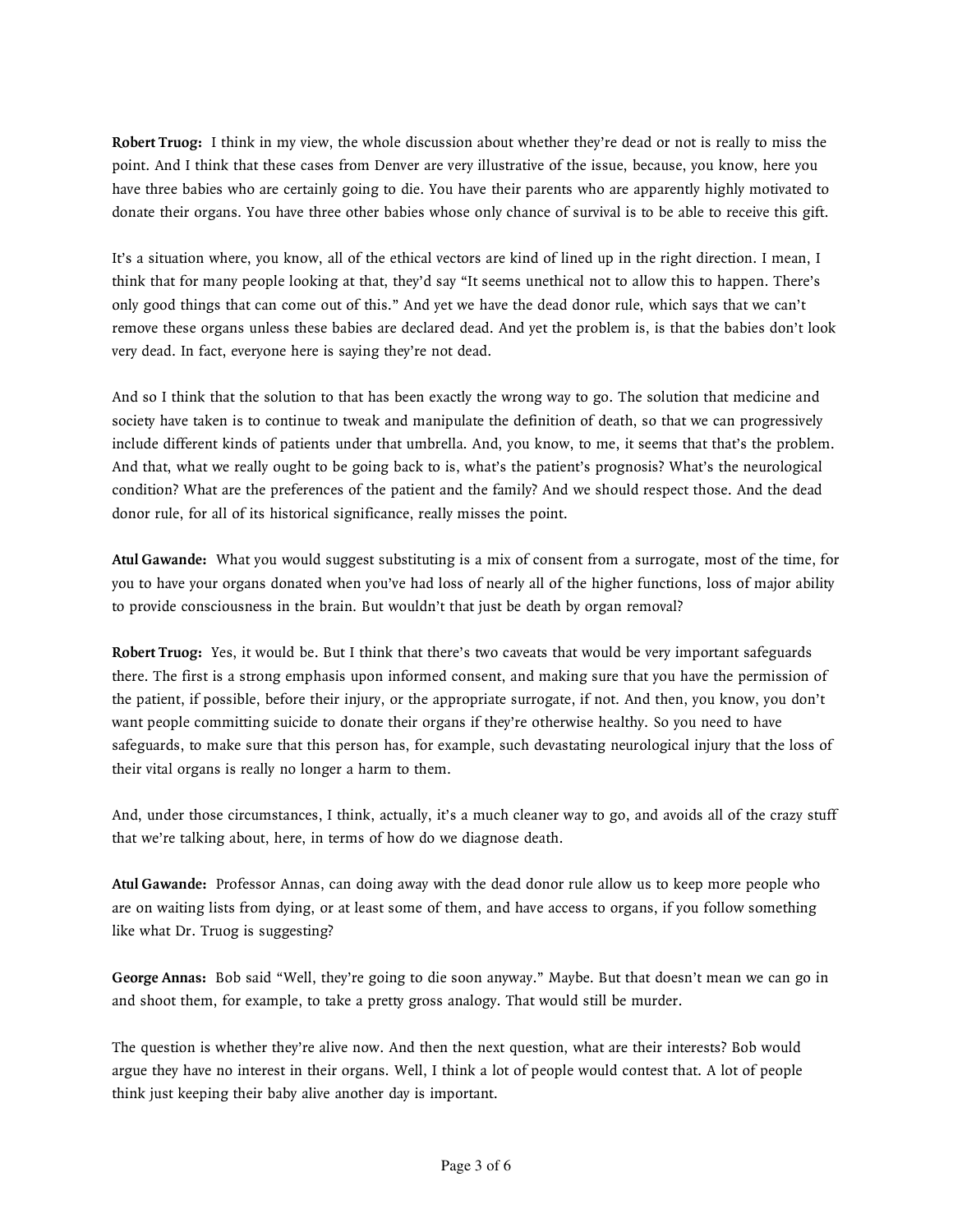And we did have this case years ago — the anencephalic baby. I mean, that's even a better case, if you'd say the baby never had a brain, never will have a brain, has zero chance to survive. Has a brain stem, which is why its heart is still beating. But we had couples — one famous couple in Florida went to court, saying — they demanded the right to donate the organs from their anencephalic newborn. And the court said, "No, it's not dead. You want to do that? That's fine. But you have to change the definition of death to include babies born without a higher brain, just a brain stem." No state did that. We could do that. But we have never changed the definition of death. I think that Bob's wrong to think that we're playing around the margins of death. The definition, since the adoption of the brain-death definition as an alternative to circulatory and respiratory function, has never been changed. The question we're debating is whether it should be changed. And I think it's very dangerous to change it.

### 5. Public Trust

**Arthur Caplan:** The whole area of organ donation relies on the public trusting physicians, in that they believe they won't murder them or commit homicide. They won't hasten their deaths. We ought not underestimate public unease. I was in a room last night with people and asked them how many had donor cards. And then I asked the ones who said they didn't— and it was not the majority, but it was a significant minority— why not. And it's because they feared that they might have their lives shortened. And I think they were thinking about quality life. But nonetheless, the fear was there that they might be shuffled away too soon, because a celebrity, or a rich person, or someone who could pay more for these operations would get it. So that worry is out there. Making people wonder if you're going to cut corners on their care in order to salvage organs from them is a very dangerous area to be in. We might be able to do this if we confine what we're talking about to newborns. Start to take that into the adult population, I worry I'm going to lose organs.

**Robert Truog:** You know, I think having practiced critical care medicine, now, for 20 years, I think the strong concern that physicians may give up too early, that I might not get all the resources I need, is something that we have lived with, now, for decades. You know, 30 years ago, physicians were not willing to withdraw ventilators from patients in the ICU, because they felt that in doing so they would be killing the patient.

Today, we recognize that respecting the wishes of the patient and family is more important than those concerns about killing. In that way, I think that the discussion we're having now isn't really new.

### 6. Consent and Prognosis

I am arguing that the decision is not based upon the irreversibility of cardiac function. The ethical justification is consent and prognosis.

**Arthur Caplan:** So it seems to me, there, the difficulty in bringing this forward to the public is going to have to be, do you have the rock-solid evidence to be sure that the prognosis you are making is error-free?

**Robert Truog:** Sixty to 90% of deaths in the ICU follow the withdrawal of life-sustaining treatment, where doctors and families get together, and they say "What do you think the prognosis is here?" And then we will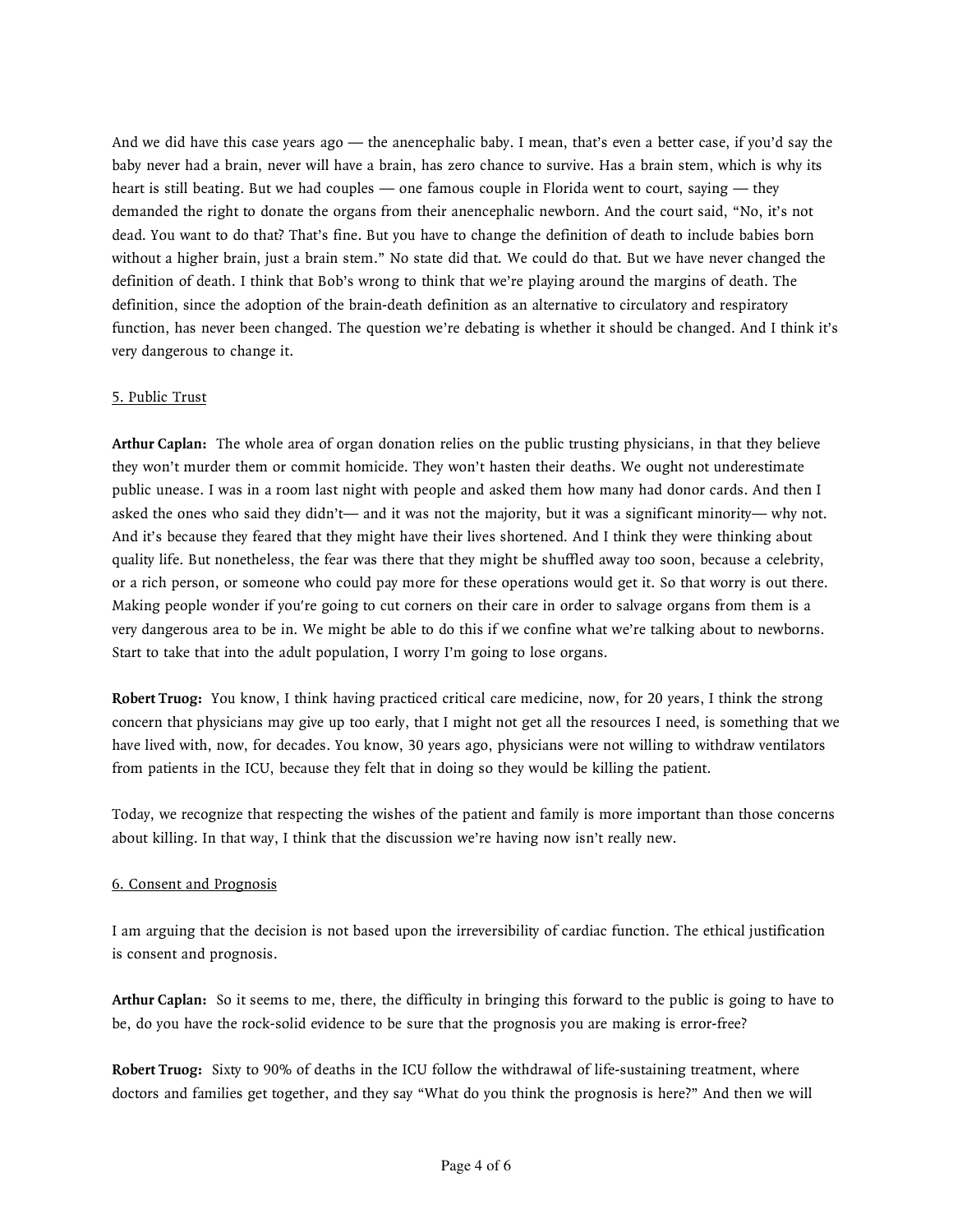decide, in those cases where we think it's not good enough, to take away the ventilator. And we'll start to give morphine so that, if there was a chance that the person was going to breathe, they're probably not going to breathe after they've gotten a fair amount of morphine. And that patient dies, amidst great uncertainty as to whether they might actually have been able to survive the ICU admission or not.

This is daily life in the ICU. What we're talking about with these small number of organ donors is a very small part of the spectrum, way off at one end, where no, the uncertainty does not go to zero. But it's at the edge of what we're dealing with all the time. So again, I'd come back to saying that there's nothing new going on here. The new thing is that there's, now, this conflict of interest, in that, when we're just withdrawing, in the ICU, without the option of organ donation, the only interest is the well-being of the patient. And presumably, we're doing it for that. And that's absolutely correct. We've now put a conflict of interest in, in that there's going to be organs coming out for the benefit of another. And that does introduce complexity.

**Arthur Caplan:** I think that what we're looking for here is a little bit of national standard-setting. Could we not get the kind of equivalent of the Harvard Brain Death Committee, not far from where we sat in 1968, the criteria and definition — totally reversible loss of all brain function — the criteria to establish it were laid out by a blue ribbon panel that had national standing. You could certainly expand that these days, I think, to take testimony or have people come and talk about their views on this.

But having an ethics committee do it, locally — and I hate to put it this way, but I'm going to — I think there's even some conflict of interest when ethics committees at children's hospitals that do transplants want to sort of set the standards on what the donors are.

**Atul Gawande:** Well, it's a curious place to come to, though, isn't it, that a community-based decision would not be acceptable, but a Harvard committee would be acceptable. I think the real test was that the Harvard committee had to be approved by the public because each state had to go one by one to change their laws. And when they changed their laws, it made transplantation possible.

### 7. Conclusions

**Atul Gawande:** Were they wrong in Denver to have pushed here against the limits of our definitions? Did they actually cross the line to violate law here?

**George Annas:** The law has always been you're dead when the doctor says you're dead, as long as he makes that decision following good and accepted medical practice."

And it appears, at least, that the coroner was right there in the room. And the coroner does have the authority to make sure somebody is dead. So I don't think it's a legal question, in that sense. But it's certainly a heavy-duty ethical question, and a big medical practice question.

**Atul Gawande:** Bob and Art, do you feel that they were within bounds to have gone ahead with this protocol without seeking more than their own community consensus?